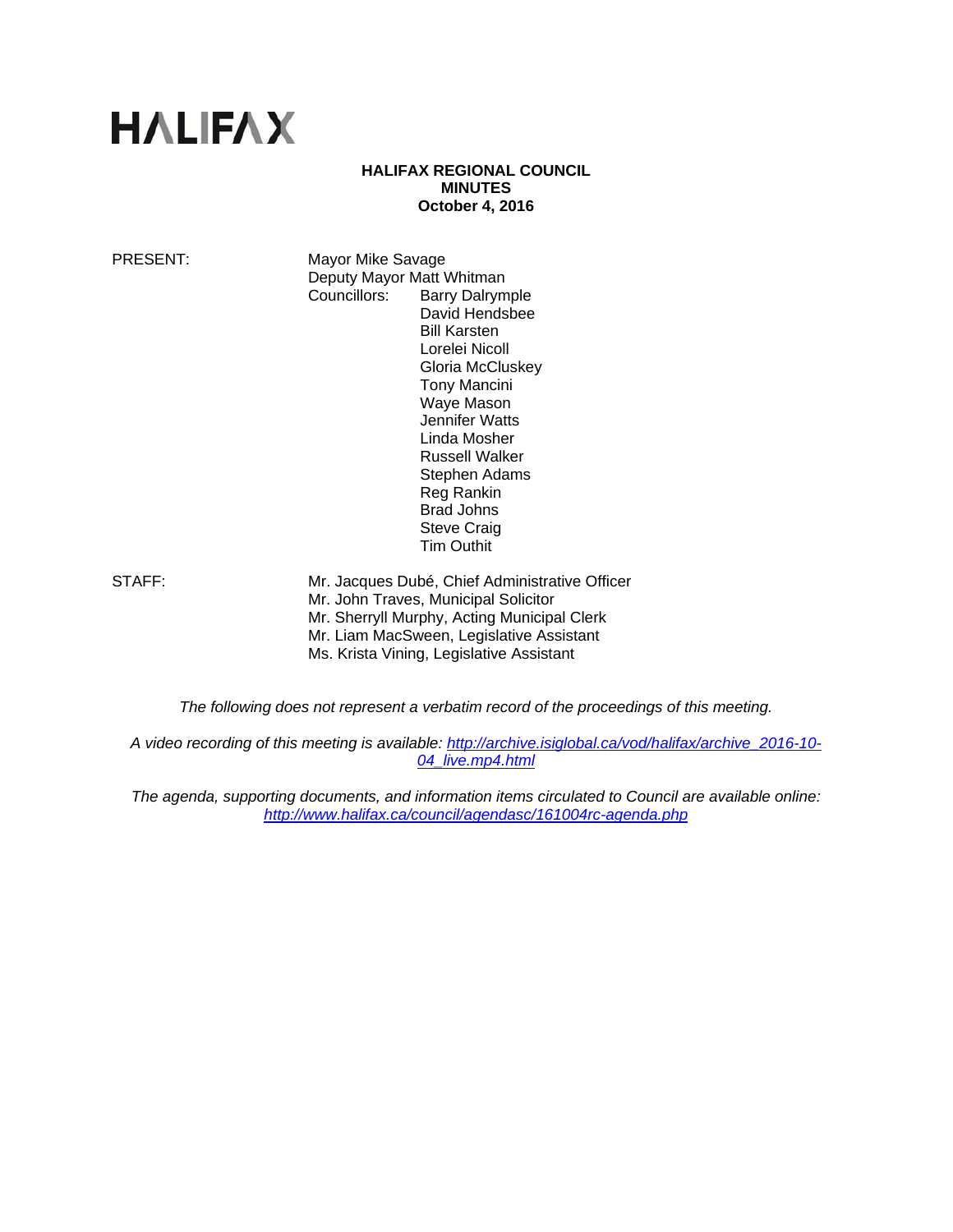*The meeting was called to order at 1:00 p.m., and recessed at 3:01 p.m. Council reconvened in at 3:24 p.m. Council recessed at 5:15 p.m. Council reconvened at 6:00 p.m. and adjourned at 6:53 p.m.* 

# **1. CALL TO ORDER**

The Mayor called the meeting to order at 1:00 p.m. and Council stood for a moment of reflection.

## **2. SPECIAL COMMUNITY ANNOUNCEMENTS & ACKNOWLEDGEMENTS**

Councillors noted a number of special community announcements and acknowledgements.

## **REMARKS FROM RETIRING COUNCILLORS**

Councillors Dalrymple, Watts, Rankin, and McCluskey provided departing remarks, thanking family members, colleagues, staff for their support and the opportunity to serve as a member of Halifax Regional Council.

## **3. APPROVAL OF MINUTES – September 6, 2016**

MOVED by Councillor McCluskey, seconded by Councillor Watts

## **THAT the minutes of September 6, 2016 be approved as circulated. MOTION PUT AND PASSED.**

## **4. APPROVAL OF THE ORDER OF BUSINESS AND APPROVAL OF ADDITIONS AND DELETIONS**

#### Additions:

- 16.1.2 In Camera Councillor Johns Land Acquisition –Middle Sackville
- 17.1 Councillor Mason Storm Water Tax on Parking and Storage Spaces
- 17.2 Councillor Johns History of the Extension of Water Services to Monarch and Rivendale **Subdivisions**
- 17.3 Councillor Dalrymple Request for additional Council meeting

#### Information Items:

- 4. Proclamation World Architecture Week October 3 8, 2016
- 5. Proclamation Turkish Republic Day October 29, 2016

Councillor Hendsbee requested that Item No. 14.1.2 - Initiation of Municipal Planning Strategy Amendments Related to 10 hectare (25 acre) lots be dealt with as the first order of business on the agenda.

MOVED by Councillor Nicoll, seconded by Councillor Mancini

## **THAT the agenda be approved as amended.**

Two-third majority vote required.

## **MOTION PUT AND PASSED.**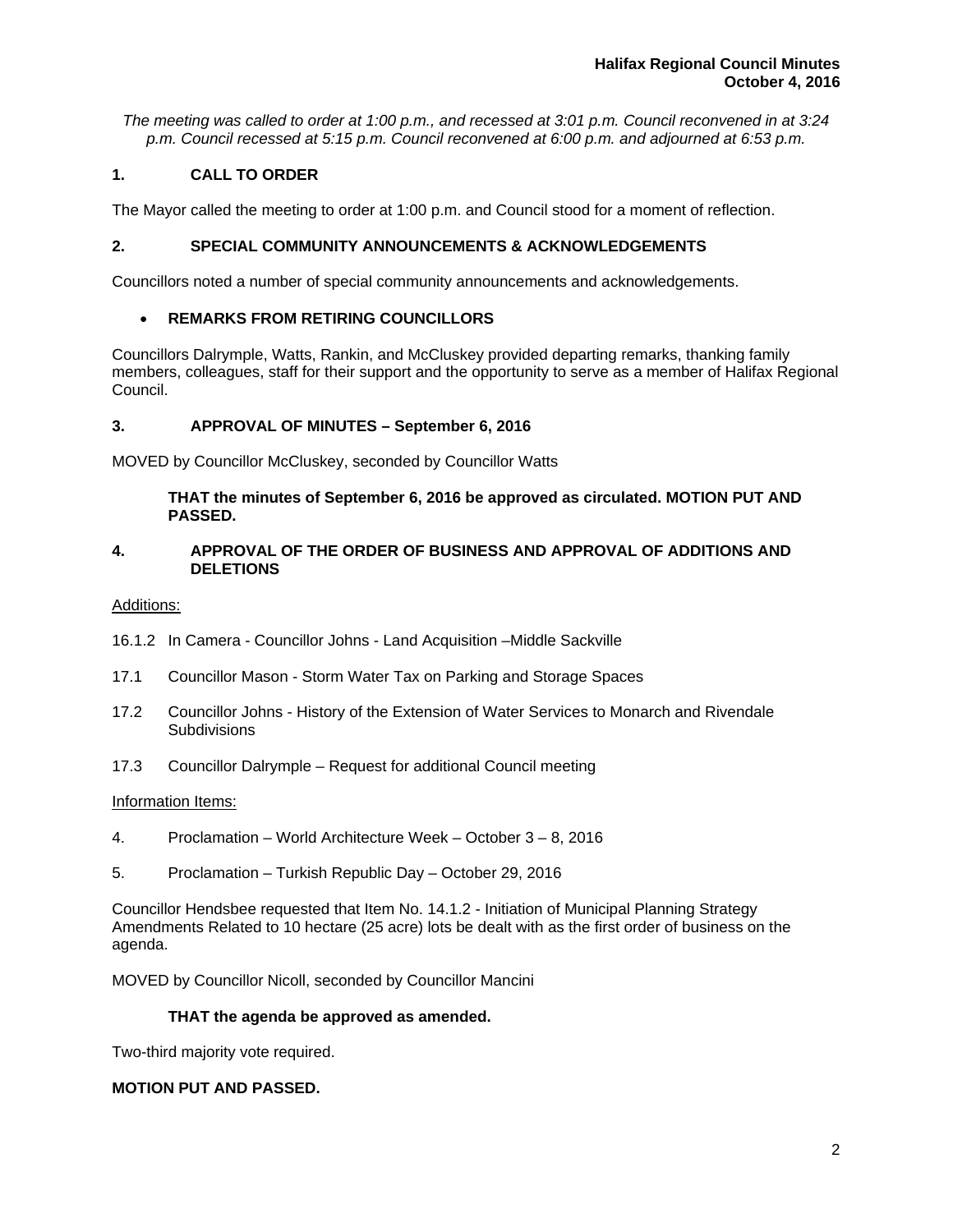- **5. BUSINESS ARISING OUT OF THE MINUTES**
- **6. CALL FOR DECLARATION OF CONFLICT OF INTERESTS**
- **7. MOTIONS OF RECONSIDERATION NONE**
- **8. MOTIONS OF RESCISSION NONE**
- **9. CONSIDERATION OF DEFERRED BUSINESS NONE**
- **10. NOTICES OF TABLED MATTERS NONE**
- **11. PUBLIC HEARINGS**
- **11.1 Plan Dutch Village Road (Supplementary Report)**

This matter was dealt with later in the meeting, see page 15.

# **12. CORRESPONDENCE, PETITIONS & DELEGATIONS**

## **12.1 Correspondence**

Ms. Sherryll Murphy, Acting Clerk noted correspondence received by the Municipal Clerk's Office in relation to Agenda Items 11.1, 14.1.10, 14.1.11, 14.1.12 that was previously distributed to members of Council.

# **12.2 Petitions**

# **12.2.1 Councillor McCluskey**

Councillor McCluskey submitted a petition containing 14 signatures in relation to disruptive noise and increased traffic safety concerns due to commercial activity on Cleary Drive and Gaston Road, Dartmouth.

# **12.2.2 Councillor Mason**

Councillor Mason submitted a petition containing 561 signatures requesting amendments to the Halifax Land Use By-law for Young Avenue to require minimum lot width to be restricted to 80 feet and a side yard set back of 10 feet.

## **12.2.3 Councillor Walker**

Councillor Walker submitted a petition containing 37 signatures in support of Plan Dutch Village Road.

# **12.3 Presentation – NONE**

# **13. INFORMATION ITEMS BROUGHT FORWARD – NONE**

# **14. REPORTS**

**14.1 CHIEF ADMINISTRATIVE OFFICER** 

**The following matter was dealt with at this time as agreed to during the approval of the agenda.** 

**14.1.12 Initiation of Municipal Planning Strategy Amendments Related to 10 hectare (25 acre) lots**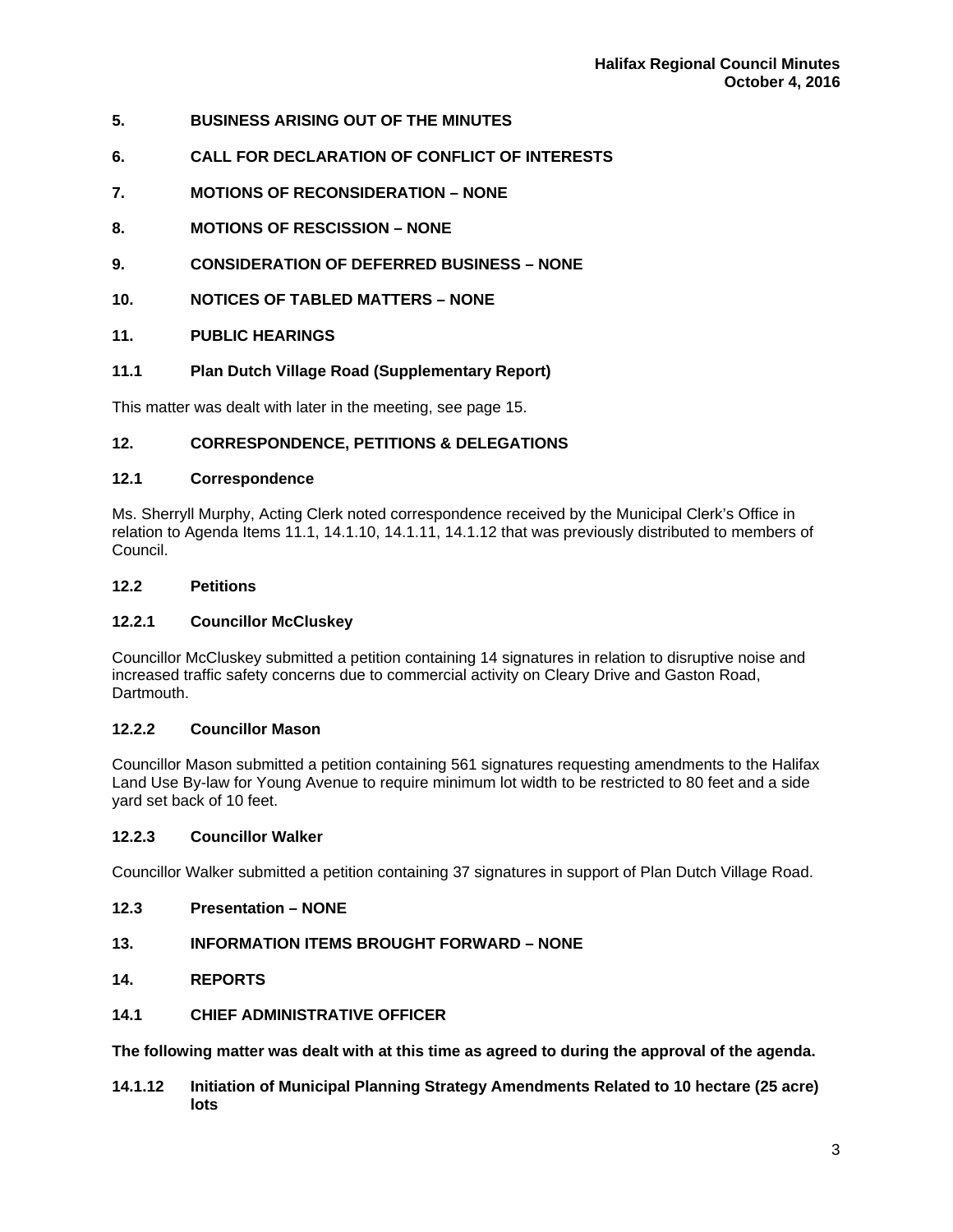The following was before Council:

- *A* staff recommendation report dated September 26, 2016
- Correspondence from Kim Young and Robin Bellisle

MOVED by Councillor Hendsbee, seconded by Councillor Johns

## **THAT Halifax Regional Council:**

- **1. Initiate a process to consider amendments to the Regional Municipal Planning Strategy and community land use by-laws, as appropriate, regarding the development of lots that are created through the HRM Charter 10 hectare (25 acre) subdivision exemption and do not meet land use by-law road frontage requirements; and**
- **2. Follow the public participation program outlined in the Community Engagement section of the report dated September 26, 2016.**

In response to a question of clarification, Mr. Bob Bjerke, Chief Planner advised that staff is committed to working with residents from all of the HRM and have established a rural planning team to address further issues. He further noted that the proposed amendments will allow for residents to obtain the necessary building permits to develop. He advised of staff's goal to ensure that that the requirements are clear and well communicated to ensure that the proper permits can be issued.

## **MOTION PUT AND PASSED UNANIMOUSLY.**

## **14.1.1 Award – Unit Price Tender No. 16-235 – Burnside Business Park – Phase 12-6 Streets and Services – East Region**

The following was before Council:

A staff recommendation report dated September 14, 2016

MOVED by Councillor Mancini, seconded by Councillor McCluskey

## **THAT Halifax Regional Council:**

- **1. Approve a budget increase of \$68,564 (No net HST, 100% recoverable) to Project Account No. CQ000008, Burnside and City of Lakes Development, funded through cost sharing with Heritage Gas, as outlined in the Financial Implications section of the staff report dated September 14, 2016.**
- **2. Award Tender No. 16-235, Burnside Business Park Phase 12-6, Streets and Services, to the lowest bidder meeting specifications, Dexter Construction Company for a Total Tender Price of \$3,276,000 (No Net HST, 100% recoverable) from Project Account No. CQ000008, Burnside and City of Lakes Development as outlined in the Financial Implications section of the staff report dated September 14, 2016.**
- **3. Authorize, as per the Financial Implications section of the staff report dated September 14, 2016, the appointment of CBCL Ltd. for construction inspection services, in the amount of \$310,710 (no HST included, 100% recoverable); payment to Nova Scotia Power Inc. for the extension of electrical transmission lines, in the amount of \$77,700 (no HST Included, 100% recoverable); and payment to Halifax Water (HW) for water system inspection, in the amount of \$28,567 (no HST Included, 100% recoverable).**

## **MOTION PUT AND PASSED UNANIMOUSLY**

Not present: Councillors Karsten; Mosher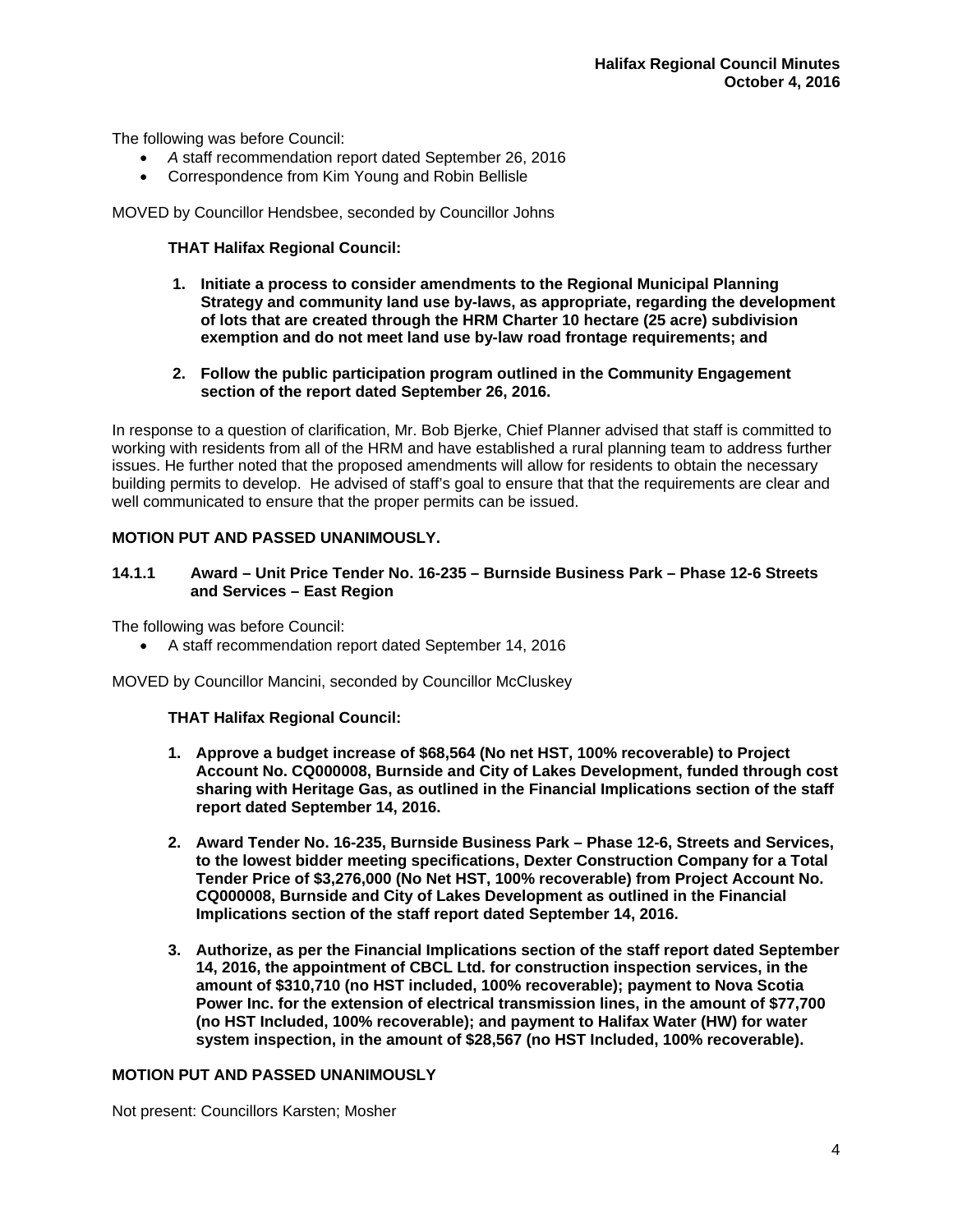# **14.1.2 Nova Scotia Power Inc. (NSPI) Partnership – Electric Bus Feasibility Study**

The following was before Council:

A staff recommendation report dated September 6, 2016

MOVED by Councillor Rankin, seconded by Councillor Watts

#### **THAT Halifax Regional Council approve entering into a joint partnership and joint funding arrangement with Nova Scotia Power Inc. to undertake a third-party feasibility study on the usage of electric buses at Halifax Transit, in the amount of \$50,000 with funding to come from CMU01095.**

In response to a question, Ms. Wendy Lines, Manager of Bus Maintenance noted that the busses would be 100 percent electric but that some vendors would have a combination of electric with diesel components to assist in running secondary systems such as heat and air conditioning. She further advised that the feasibility study will examine which technology is best and which system will be the most optimal.

## **MOTION PUT AND PASSED UNANIMOUSLY.**

Not present: Councillors Karsten; Mosher; Johns

#### **14.1.3 Second Reading Proposed By-Law S-442, an Amendment to By-Law S-400 Respecting Charges for Street Improvements – New Paving Projects Inside the Core Area – 2015, Emerson Street, Bedford**

The following was before Council:

- A staff recommendation report dated August 16, 2016
- An extract of draft minutes Regional Council September 6, *2016*

MOVED by Councillor Outhit, seconded by Councillor Craig

#### **THAT Halifax Regional Council adopt By-Law S-442, amending By Law S-400, the Street Improvement By-law, as set out in Attachment 1 of the staff report dated August 16, 2016.**

In response to a question of clarification, Mr. Dave Hubley advised that it is difficult to estimate tender prices. With respect to corner lots, he noted that a report will be prepared for Council in the near future with proposed amendments to the By-law.

## **MOTION PUT AND PASSED UNANIMOUSLY.**

Not present: Councillors Mosher; Karsten

#### **14.1.4 Second Reading Proposed By-Law S-443, an Amendment to By-Law S-400 Respecting Charges for Street Improvements – New Paving Projects outside the Core Area – 2015, Crouchers Point Road, Glen Haven**

The following was before Council:

- A staff recommendation report dated August 5, 2016
- An extract of draft minutes Regional Council September 6, 2016

MOVED by Deputy Mayor Whitman, seconded by Councillor Rankin

**THAT Halifax Regional Council adopt By-Law S-443, amending By-Law S-400, the Street Improvement By-law, as set out in Attachment 1 of the staff report dated August 5, 2016.**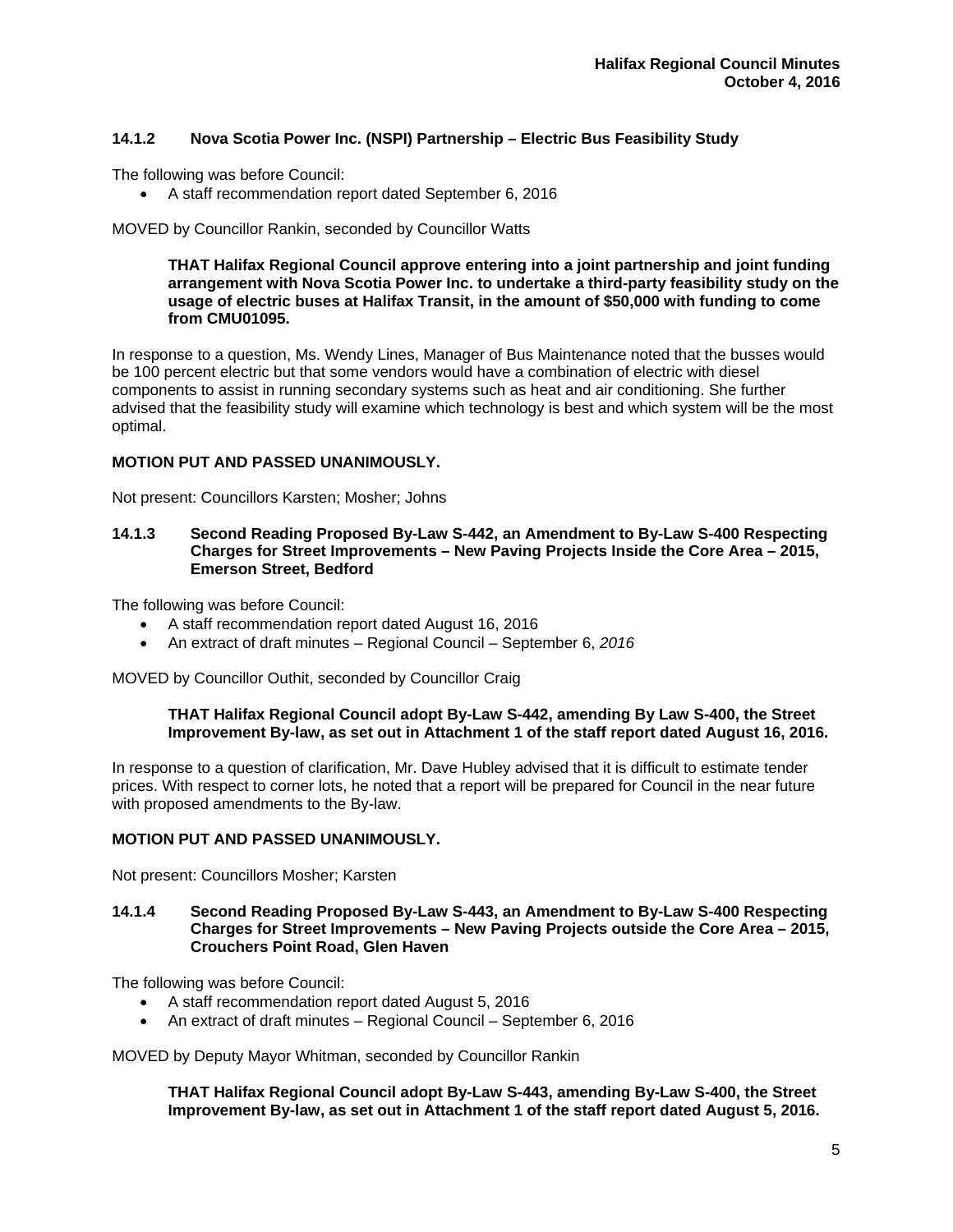## **MOTION PUT AND PASSED UNANIMOUSLY.**

Not present: Councillors Karsten; Mosher

## **14.1.5 Proposed Administrative Order SC-83, Declaration of Surplus Property and Street Closure – Parcel DS-2, Doyle Street, Halifax**

The following was before Council:

A staff recommendation report dated August 20, 2016

MOVED by Councillor Mason, seconded by Councillor Nicoll

## **THAT Halifax Regional Council**

- **1. Declare the portion of the Doyle Street Right-of-Way backing on 5407, 5411, 5415, 5425 and 5435 Spring Garden Road addresses (now demolished), shown as Parcel DS-2 in Attachment "A" of the staff report dated August 20, 2016, surplus to municipal requirements, and categorize Parcel DS-2, as 'Extraordinary', as per Administrative Order 50;**
- **2. Set a date for a public hearing to consider adopting the proposed Administrative Order SC-83, as contained in Attachment "B" of the staff report dated August 20, 2016, to close a portion of public street.**

## **MOTION PUT AND PASSED UNANIMOUSLY.**

Not present: Councillors Karsten; Mosher; Rankin

#### **14.1.6 Proposed Administrative Order 2016-007-OP, Acquisition of Cemeteries Administrative Order**

The following was before Council:

A staff recommendation report dated September 23, 2016

MOVED by Councillor Hendsbee, seconded by Councillor Craig

#### **THAT Halifax Regional Council adopt Administrative Order 2016-007-OP, the Acquisition of Cemeteries Administrative Order, as set out in Attachment 1 of the staff report dated September 23, 2016.**

In response to a question of clarification, Mr. Ray Walsh, Parks Manager, commented that HRM would have the authority to sell plots in the acquired cemeteries under Administrative Order 20. Mr. Walsh noted that Council also has the ability to revise the cost structure of plots under the Administrative Order.

## **MOTION PUT AND PASSED UNANIMOUSLY.**

Not present: Councillors Karsten; Rankin

## **14.1.7 Allocation of Area Rate Funds Collected for Sidewalks in Fall River**

The following was before Council:

A staff recommendation report dated September 20, 2016

MOVED by Councillor Dalrymple, seconded by Councillor Hendsbee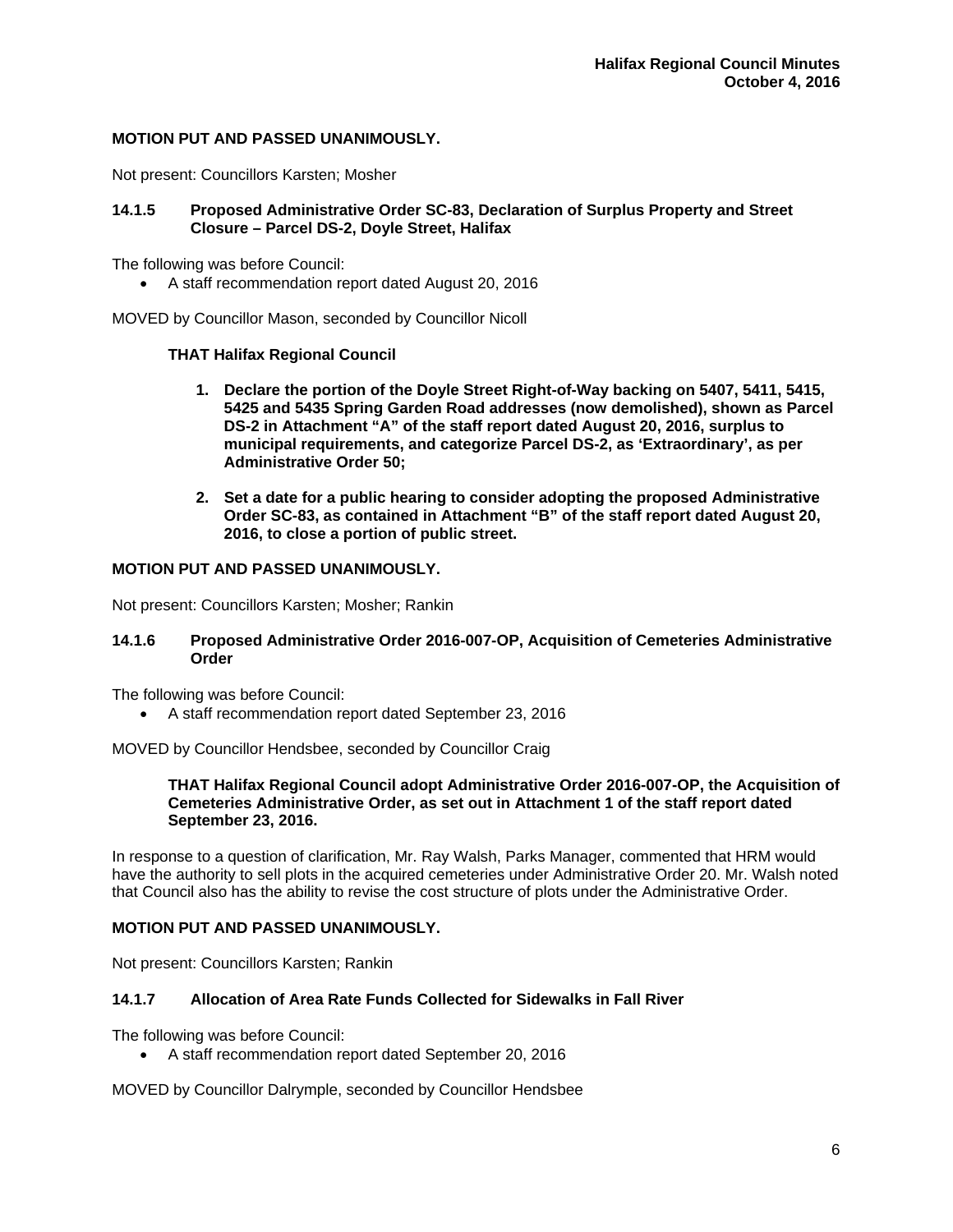**THAT Halifax Regional Council approve the use of the \$46,792 in funds which is the balance remaining from the Fall River Sidewalk area rate asset account (HROP-3454) for use in the community of Fall River for the following projects, the use of the funds to be determined by the community group:** 

- **1. \$5,007 to expand the trails on Blue Hill Coach Trail;**
- **2. \$11,932 towards the construction of a multi-purpose sports field located at St. Andrews Park at the corner of High Road and Carmel Crescent; and**
- **3. \$29,853 towards a capital project that establishes a floating dock water access on Lake Thomas at Gordon R. Snow Community Centre.**

In response to a question of clarification, Mr. Gordon Roussel, Senior Financial Consultant noted that staff can issue cheques for the trail and sports field project as soon as possible. He noted that the floating dock/water access is a Capital project and a cheque would not be issued for the project.

Councillor Dalrymple expressed concern that the community would not have control of the area rate funds for the floating dock at the Gordon R. Snow Community Centre if it is conducted as an HRM Capital project. He further noted that the community has also planned to enhance the water access dock as well as provide upgrades to the park at the Gordon R. Snow with the reaming balance of the area rate funds. He expressed further concern that the community group will lose the flexibility to contribute funding to the park enhancements and water access dock if it is a Capital project.

Mr. Brad Anguish, Director of Parks and Recreation advised that staff intends to work very closely with the community to ensure that the capital work at the Gordon R. Snow reflects the wishes of the community. He advised that the project that staff will bring back to Council will contain all of the components brought forward by the community.

Councillor Dalrymple advised that there are two other community groups that are looking to contribute funding to the proposed projects and noted that they will be watching closely to ensure that the community provides direction

# **MOTION PUT AND PASSED UNANIMOUSLY.**

## **14.1.8 Volunteer Firefighter Honorariums**

The following was before Council:

A staff recommendation report dated September 21, 2016

MOVED by Councillor Adams, seconded by Councillor Mason

**THAT Halifax Regional Council waive the rules of order as per Section 8(g) of the Audit and Finance Standing Committee Terms of Reference to review and make recommendations on proposals coming to the Council outside of the annual budget or tender process including the creation or modification of reserves and withdrawals not approved in the approved budget.** 

Two-third majority vote required

## **MOTION PUT AND PASSED UNANIMOUSLY.**

Not Present: Councillor Karsten

MOVED by Councillor Dalrymple, seconded by Councillor Johns

## **THAT Halifax Regional Council:**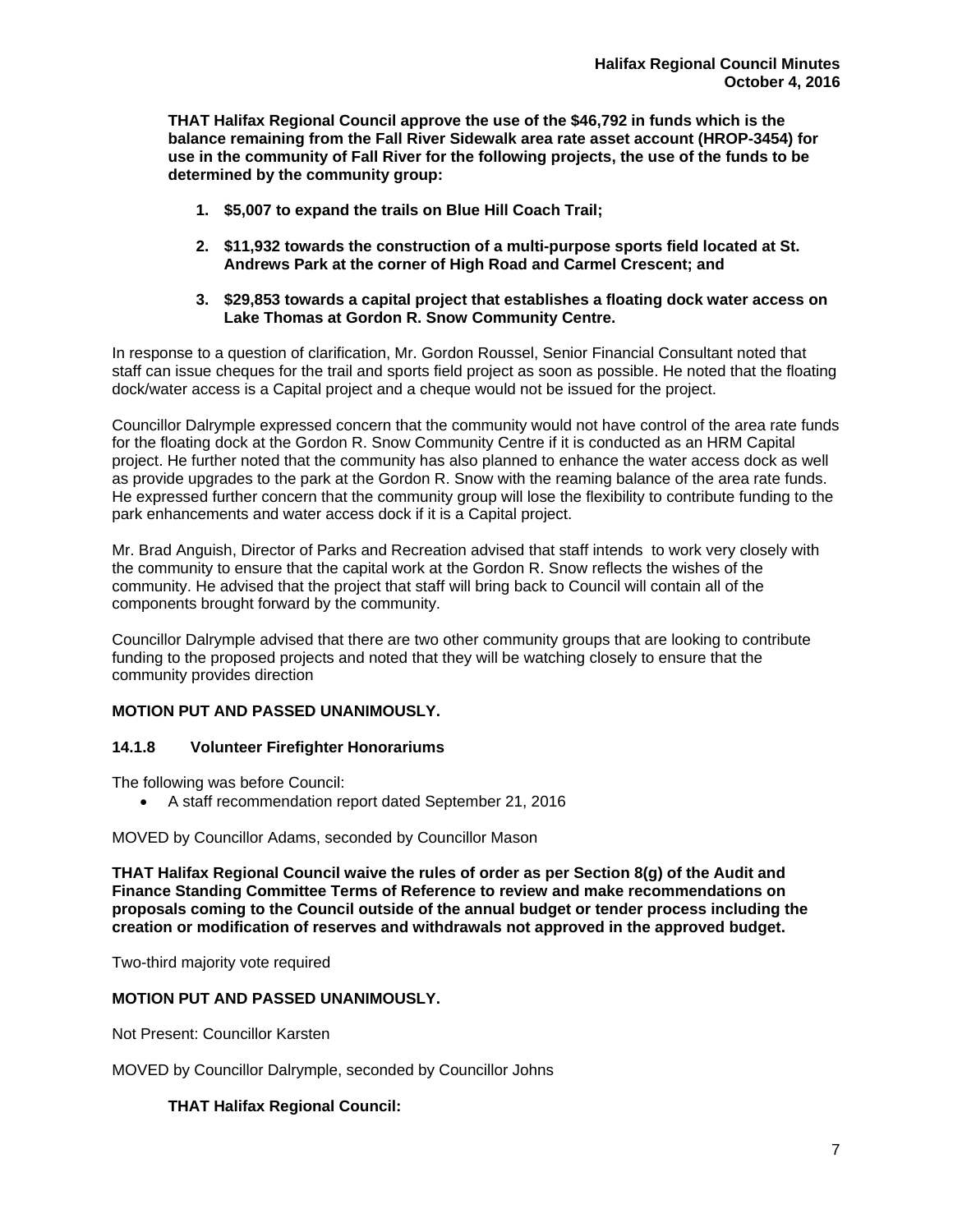- **1. Approve an increase to volunteer firefighter honorarium of \$570,000 in 2016/2017 and that the full amount of \$1.14 million be added to the honorarium in subsequent years and;**
- **2. Approve a withdrawal of \$570,000 from the General Contingency Reserve, Q421 to fund the increase to the volunteer firefighter honorariums in 16/17.**

Chief Doug Trussler, Halifax Fire and Emergency Services responded to questions respecting the intended purpose of the additional expenditure, as outlined in the September 1, 2016 staff report.

## **MOTION PUT AND PASSED UNANIMOUSLY.**

Not Present: Councillor Karsten

**14.1.9 Case 20401 – Municipal Planning Strategy (MPS) Amendments to the Bedford West Secondary Planning Strategy as contained in the Bedford and Halifax Municipal Planning Strategy to enable development of Bedford West Sub Area 10, Kearney Lake Road, Bedford and Halifax (4.6 Mb)** 

The following was before Council:

A staff recommendation report dated August 15, 2016

MOVED by Councillor Walker, seconded by Councillor Outhit

## **THAT Halifax Regional Council:**

- **1. Initiate the process to consider amendments to the Halifax Municipal Planning Strategy (MPS) and Bedford MPS, specifically the Bedford West Secondary Planning Strategy (SPS) to add Bedford West Sub Area 10 to the Community Concept Plan and draft policies to enable the development of Bedford West Sub Area 10; and**
- **2. Follow the public participation program for municipal planning strategy amendments as approved by Regional Council on February 27, 1997.**

## **MOTION PUT AND PASSED UNANIMOUSLY.**

Not present: Councillors Karsten; Mancini; Mosher.

## **14.1.10 1721-1735 Lower Water Street – Limits of Right of Way**

The following was before Council:

- A staff recommendation report September 28, 2016
- Correspondence from John Wesley Chisolm, Katherine Kitching, Dusty Keleher and Ben Sichel

MOVED by Councillor Mason, seconded by Councillor McCluskey

## **THAT Halifax Regional Council:**

- **1. Establish a new streetline on Lower Water Street abutting the Queen's Marque project, generally consistent with Attachment "C" of the report dated September 28, 2016, subject to:** 
	- **a. the Queen's Marque project having received Site Plan Approval; and**
	- **b. the prior closure of those portions of the right-of-way lying between the proposed new streetline and the existing streetline, in accordance with the applicable provisions of the HRM Charter; and**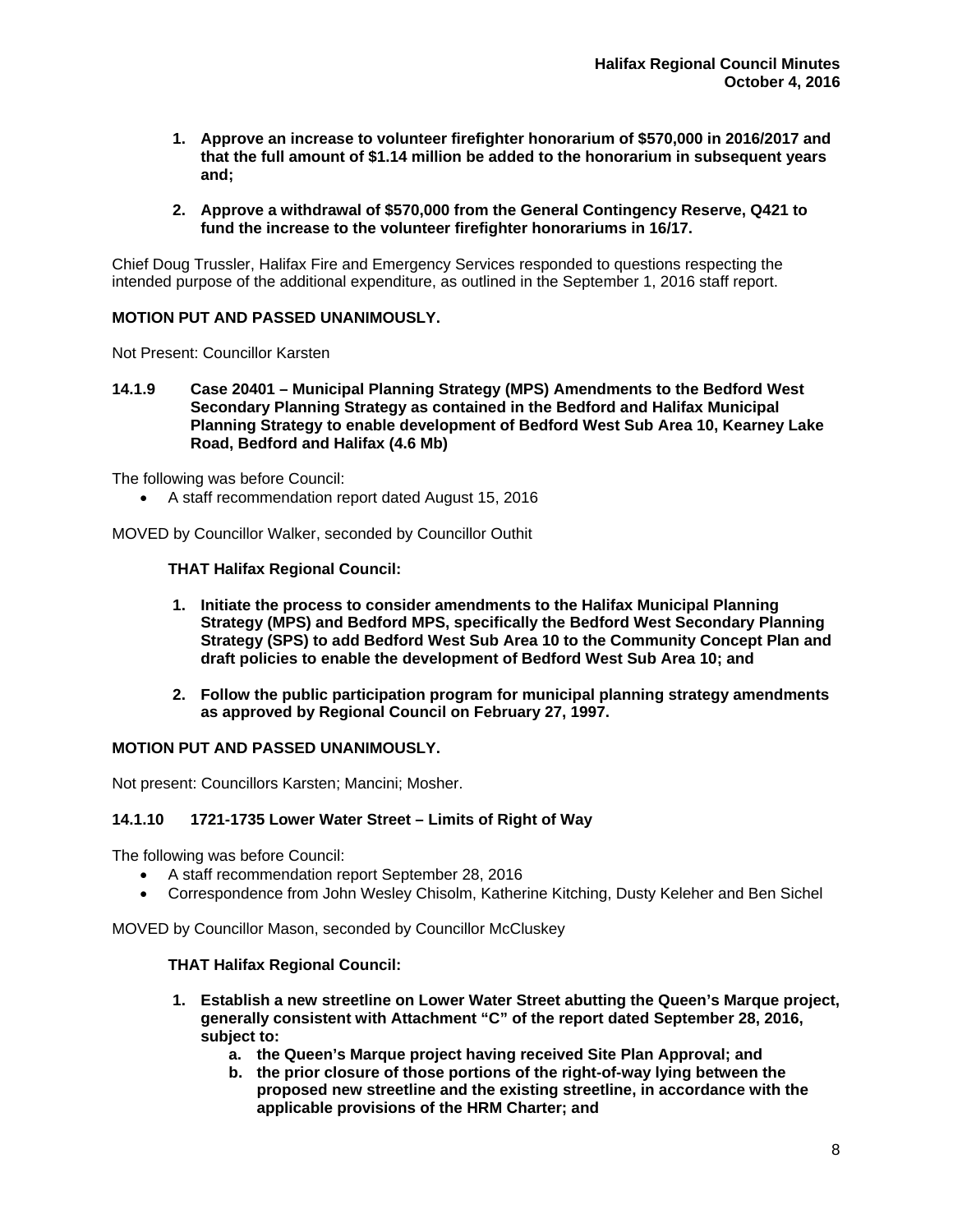- **2. Provide the Municipality's consent, as a property owner, to the Waterfront Development Corporation and Armour Group making application for Site Plan Approval for the project known as Queen's Marque, such authority being provided:** 
	- **a. on a without prejudice basis;**
	- **b. subject to title search and survey; and**
	- **c. without any commitment with respect to any decision by Council regarding a conveyance of the property; and**
- **3. In the event that Site Plan Approval is granted, direct staff to prepare a report for Council's consideration and the report address the applicable requirements of the HRM Charter and Administrative Order 50 and options for the declaration of the land as surplus, classification of the property, closure of the street, and conveyance of the Municipality's interest in the properties to Waterfront Development Corporation.**

In response to a question of clarification, Mr. Peter Duncan, Manager of Infrastructure Planning advised that staff will consider the installation of a floating boardwalk for pedestrians when assessing the site plan for the subject property.

## **MOTION PUT AND PASSED UNANIMOUSLY.**

Not present: Councillor Karsten

## **14.1.11 Options to protect the character and form of Young Avenue, Halifax**

The following was before Council:

- A staff recommendation report September 26, 2016
- Correspondence from Barry and Trudy Copp and Michelle Margolian

MOVED by Councillor Mason, seconded by Councillor Watts

## **THAT Halifax Regional Council refer the September 26, 2016 staff report to Halifax & West Community Council for consideration.**

In response to a question of clarification, Ms. Maggie Holm, Planner III advised that there are limitations within the provincial legislation respecting the preservation of historical properties. She advised that staff have submitted amendment requests to the province in this regard.

Mr. John Traves, Municipal Solicitor advised that a supplemental recommendation report for Halifax & West Community Council will be prepared by staff.

## **MOTION PUT AND PASSED UNANIMOUSLY.**

Not present: Councillor Karsten

## **14.1.12 Initiation of Municipal Planning Strategy Amendments Related to 10 hectare (25 acre) lots**

This matter was dealt with earlier in the meeting. Please refer to page 4.

## **14.2 COMMUNITY PLANNING AND ECONOMIC DEVELOPMENT STANDING COMMITTEE**

# **14.2.1 Red Tape Reduction Strategy**

The following was before Council:

- An Audit and Finance Standing Committee report dated September 21, 2016
- A Supplementary Staff Report dated September 19, 2016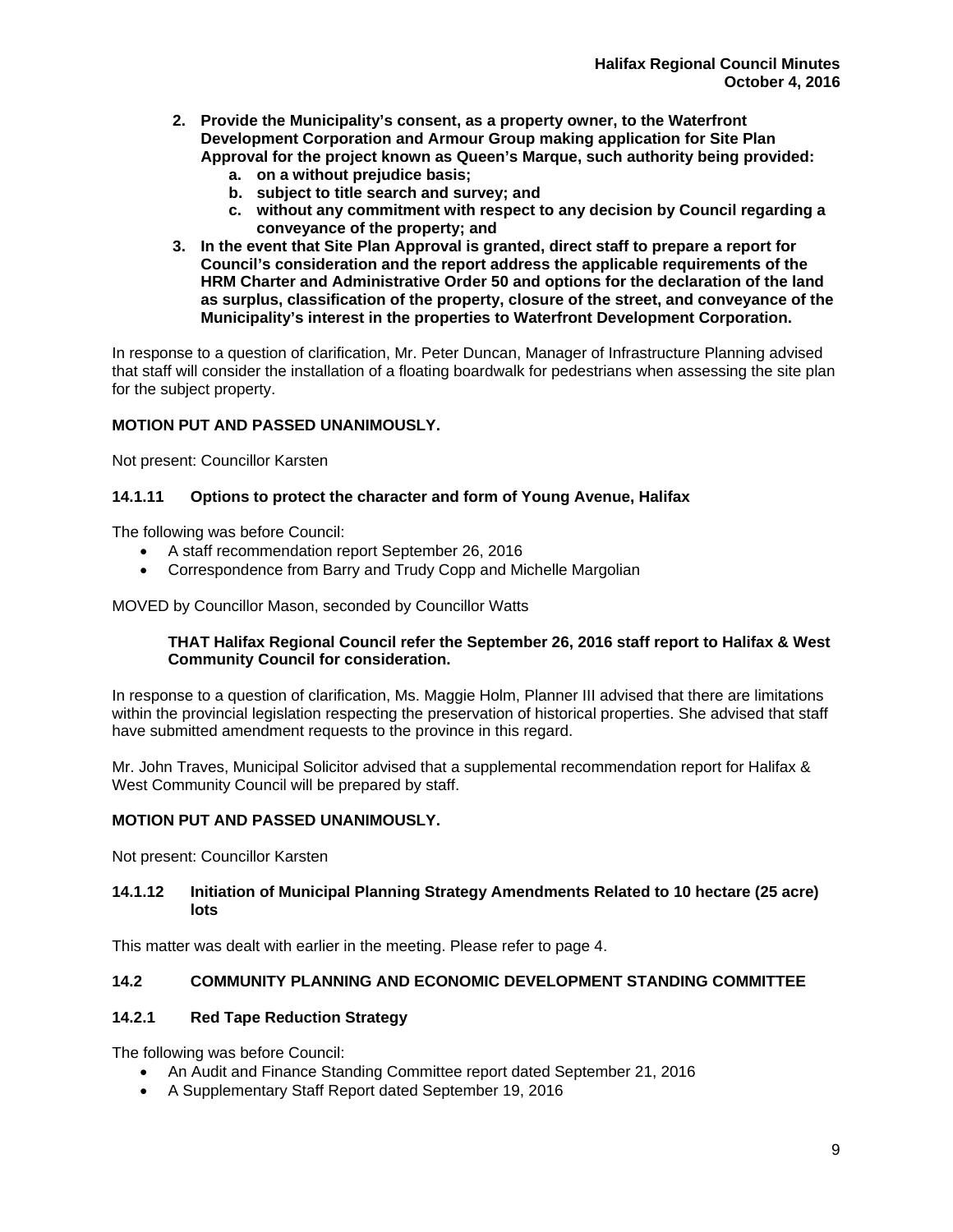MOVED by Councillor Mason, seconded by Councillor Craig

**THAT Halifax Regional Council waive the rules of order as per Section 8 (g) of the Audit and Finance Standing Committee Terms of Reference to review and make recommendations on proposals coming to the Council outside of the annual budget or tender process including the creation or modification of reserves and withdrawals not approved in the approved budget.** 

Two-third majority vote required.

## **MOTION PUT AND PASSED UNANIMOUSLY**.

Not present: Councillor Karsten

MOVED by Councillor Mason, seconded by Councillor Nicoll

#### **THAT Halifax Regional Council:**

- **1. Authorize the CAO to commit a staff resource, reporting to the CAO, to work with the Nova Scotia Office of Regulatory Affairs and Service Effectiveness on red tape reduction for a period of six months with the possibility of extension of up to three years;**
- **2. Approve funding in the amount of up to \$65,000 in 2016/17 to be allocated to the project, as per the Financial Implications section of the supplementary staff report dated September 19, 2016; and**
- **3. Have staff report to Regional Council on progress in six months.**

Mr. Jacques Dubé, Chief Administrative Officer commented that the Red Tape Reduction Strategy is something that is well overdue. He noted that HRM will be working closely with the province on the project and that an advisory committee on the matter will be struck with input from all stakeholders including the Union of Nova Scotia Municipalities.

#### **MOTION PUT AND PASSED UNANIMOUSLY**.

Not present: Councillor Karsten

#### **14.3 HARBOUR EAST – MARINE DRIVE COMMUNITY COUNCIL**

**14.3.1 Case 19626 – Dartmouth Municipal Planning Strategy and Land Use By-Law Amendments – Development Agreement for Multiple Use Dwelling and Commercial Development at 836 and 842 Portland Street, Dartmouth** 

The following was before Council:

 A Harbour East – Marine Drive Community Council report dated September 23, 2016 with attached staff recommendation report dated August 16, 2016

MOVED by Councillor Nicoll, seconded by Councillor McCluskey

**THAT Halifax Regional Council give First Reading to consider the proposed amendments to the Dartmouth Municipal Planning Strategy and Land Use By- Law as set out in Attachments A and B of the staff report dated August 16, 2016 and schedule a Joint Public Hearing with Harbour East-Marine Drive Community Council** 

## **MOTION PUT AND PASSED UNANIMOUSLY.**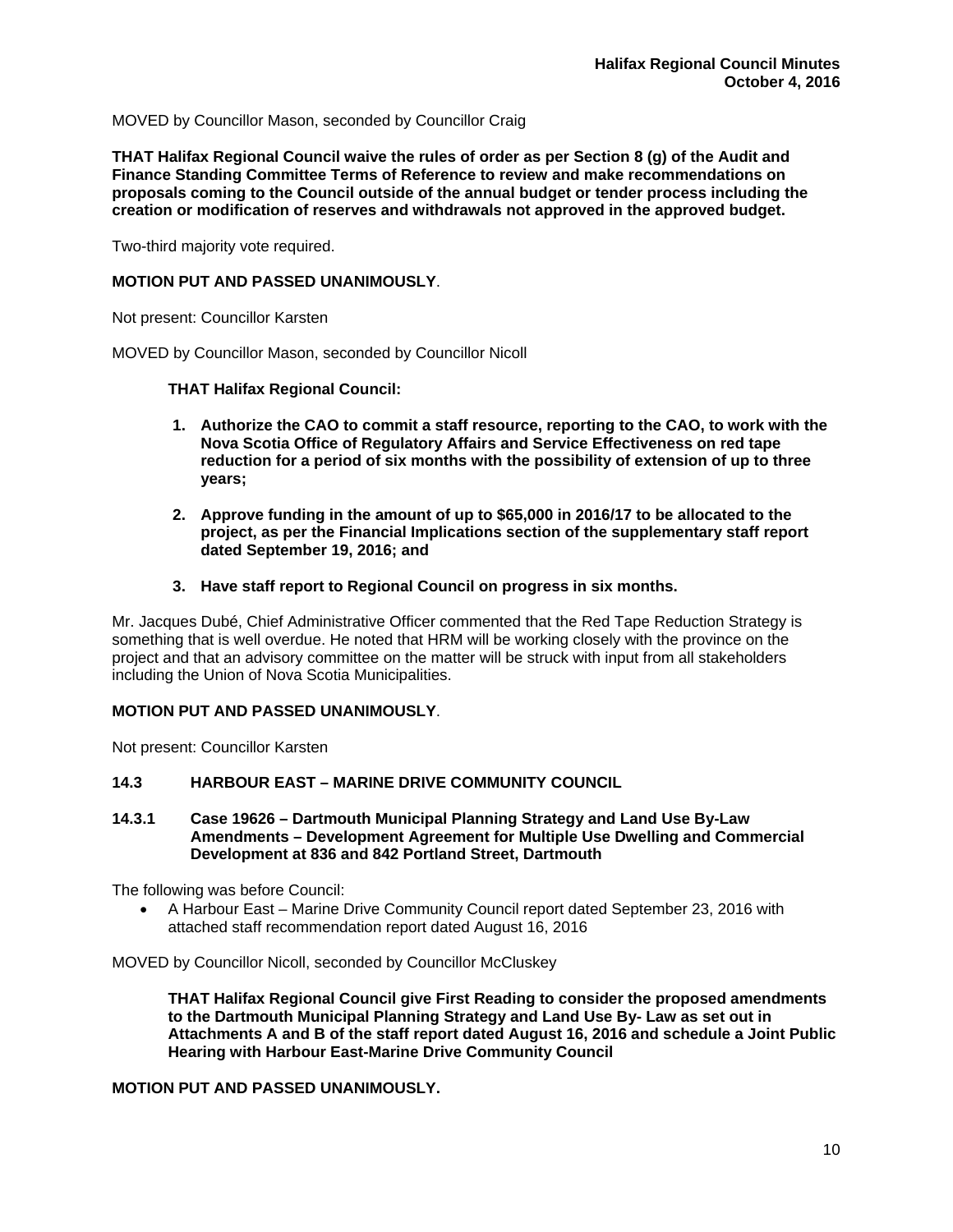# **14.4 NORTH WEST COMMUNITY COUNCIL**

#### **14.4.1 Regional Subdivision By-law Amendments to Alter the Service Requirement Boundary near Springfield Lake, Middle Sackville**

The following was before Council:

- A North West Community Council recommendation report dated September 13, 2016
- A memorandum from Kemp MacDonald, Parkland Planner dated January 31, 2007 re: Tentative Subdivision Application Lands of Fenerty Developments Limited, Lakecrest Drive and Pascal Court, Middle Sackville (Lots 1-13 Inclusive) submitted by Councillor Johns

MOVED by Councillor Johns, seconded by Councillor Craig

**THAT Halifax Regional Council direct staff to initiate the process to amend the Regional Subdivision By-law to alter the Service Requirement boundary near Springfield Lake, Upper Sackville and further that staff follow the same public participation program that applies to municipal planning strategy amendments as approved by Regional Council on February 27, 1997.** 

In response to questions of clarification, Ms. Thea Langille, Principal Planner advised that staff does not support the swap of serviceable rights on the subject property as currently, here is not an equal swap of the development rights between the two proposals. She further noted that Halifax Water has concerns with any modifications in the area. She further noted that the acquisition and consolidation of lands, process was not complete and the subdivision approval processed lapsed in 2009.

Further discussion ensued among members of Halifax Regional Council with Councillor Johns moving the following amendment:

MOVED by Councillor Johns, seconded by Councillor Hendsbee

**THAT Halifax Regional Council direct staff to initiate the process to amend the Regional Subdivision By-law to alter the Service Requirement boundary near Springfield Lake, Upper Sackville pending a legal letter from the developer committing to the exchange of the thirteen lots**.

Mr. Traves, Municipal Solicitor advised that Regional Council could consider a deferral of the decision on the matter pending a supplemental report from HRM Legal Services and Planning on any further correspondence submitted by the developer.

**MOTION TO AMEND PUT AND PASSED** (15 in favour; 2 against).

In Favour: Mayor Savage; Deputy Mayor Whitman; Councillors Dalrymple; Hendsbee; McCluskey; Mancini; Mason; Watts; Mosher; Walker; Adams; Rankin; Johns; Craig; Outhit.

Against: Councillor Karsten; Nicoll.

The motion before Council now reads:

MOVED by Councillor Johns, seconded by Councillor Craig

**THAT Halifax Regional Council Halifax Regional Council direct staff to initiate the process to amend the Regional Subdivision By-law to alter the Service Requirement boundary near Springfield Lake, Upper Sackville pending a legal letter from the developer committing to the exchange of the thirteen lots and further that staff follow the same public participation program that applies to municipal planning strategy amendments as approved by Regional Council on February 27, 1997**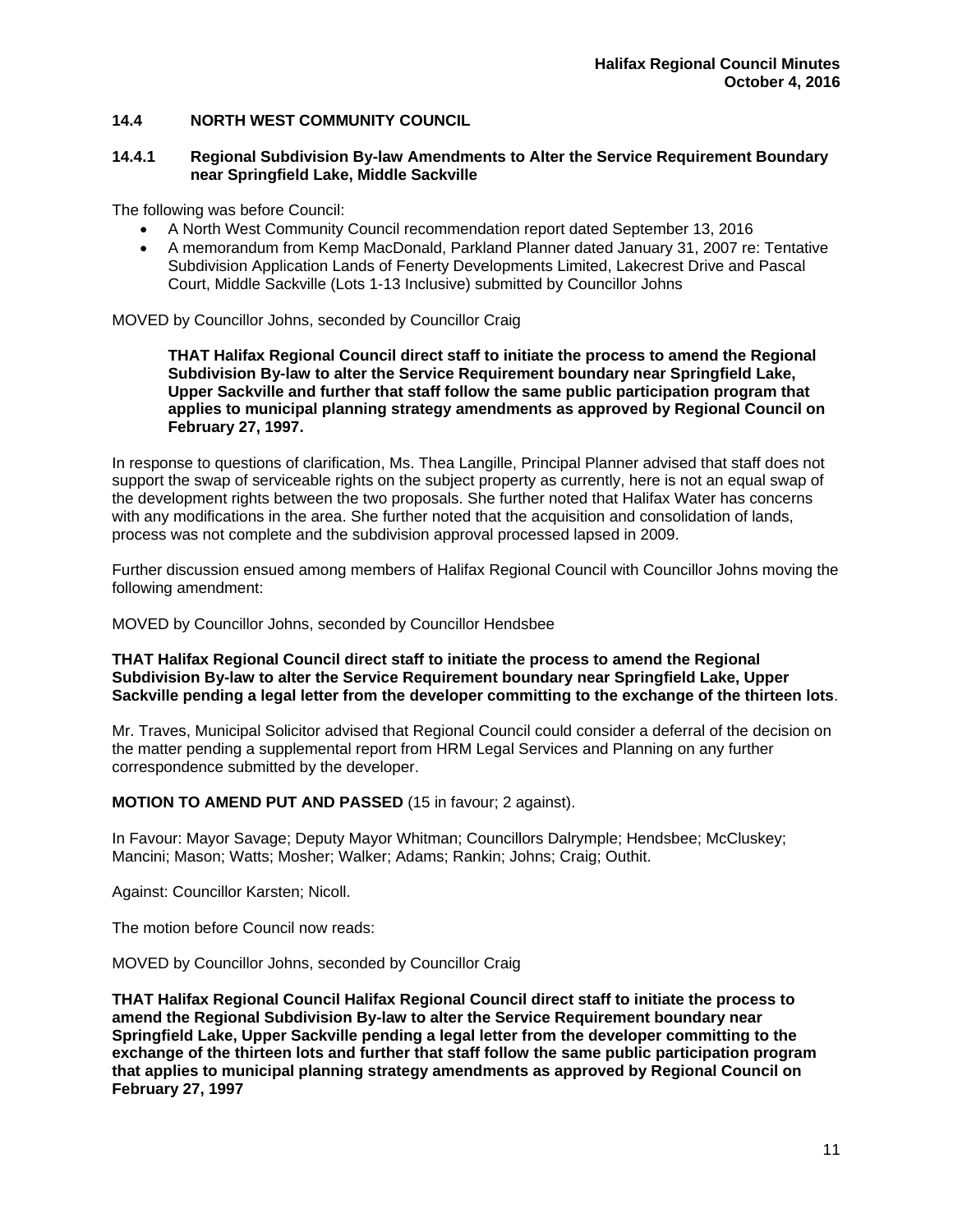Ms. Langille advised that staff can take a legal letter from the developer under consideration prior to advancing the matter to a public information meeting discussion and provide a supplementary report.

Mayor Savage left the meeting and Deputy Mayor Whitman assumed the Chair.

MOVED by Councillor Craig, seconded by Councillor Nicoll

**THAT Halifax Regional Council defer consideration on the matter pending the completion of a supplementary report clarifying the development rights of the subject property and the January 31, 2007 memorandum circulated to Council**.

## **MOTION TO DEFER PUT AND PASSED UNANIMOUSLY.**

Not Present: Mayor Savage

**14.4.2 Case 20224: Amendments to the Sackville MPS, Sackville LUB, Sackville Drive SPS and Sackville Drive LUB, 900 & 902 Sackville Drive, Lower Sackville** 

The following was before Council:

 A North West Community Council recommendation report dated September 13, 2016 with attached staff recommendation report dated August 26, 2016

MOVED by Councillor Craig, seconded by Councillor Nicoll

**THAT Halifax Regional Council give First Reading to consider the proposed amendments to the Sackville Municipal Planning Strategy, Sackville Land Use By-law, Sackville Drive Secondary Planning Strategy and Sackville Drive Land Use By-law as set out in Attachments A, B, C and D of the staff report dated August 26, 2016 and schedule a joint Public Hearing with North West Community Council**

## **MOTION PUT AND PASSED UNANIMOUSLY.**

Not Present: Mayor Savage

## **14.5 MEMBERS OF COUNCIL**

## **14.5.1 14.5.1 Councillor Hendsbee – Reinstatement of Crosswalk near Sheet Harbour Hospital**

The following was before Council:

A councillor request for consideration form dated October 4, 2016

MOVED by Councillor Hendsbee, seconded by Councillor McCluskey

**THAT Regional Council requests a staff report to determine how the Municipality can make a formal request to the Nova Scotia Department of Transportation to reinstate a pedestrian crosswalk on Highway #7 near the vicinity of the Eastern Shore Memorial Hospital in Sheet Harbour.** 

#### **MOTION PUT AND PASSED UNANIMOUSLY.**

Not Present: Mayor Savage

#### **14.5.2 Councillor Hendsbee – Naming of New Ferry – Vince Coleman**

The following was before Council: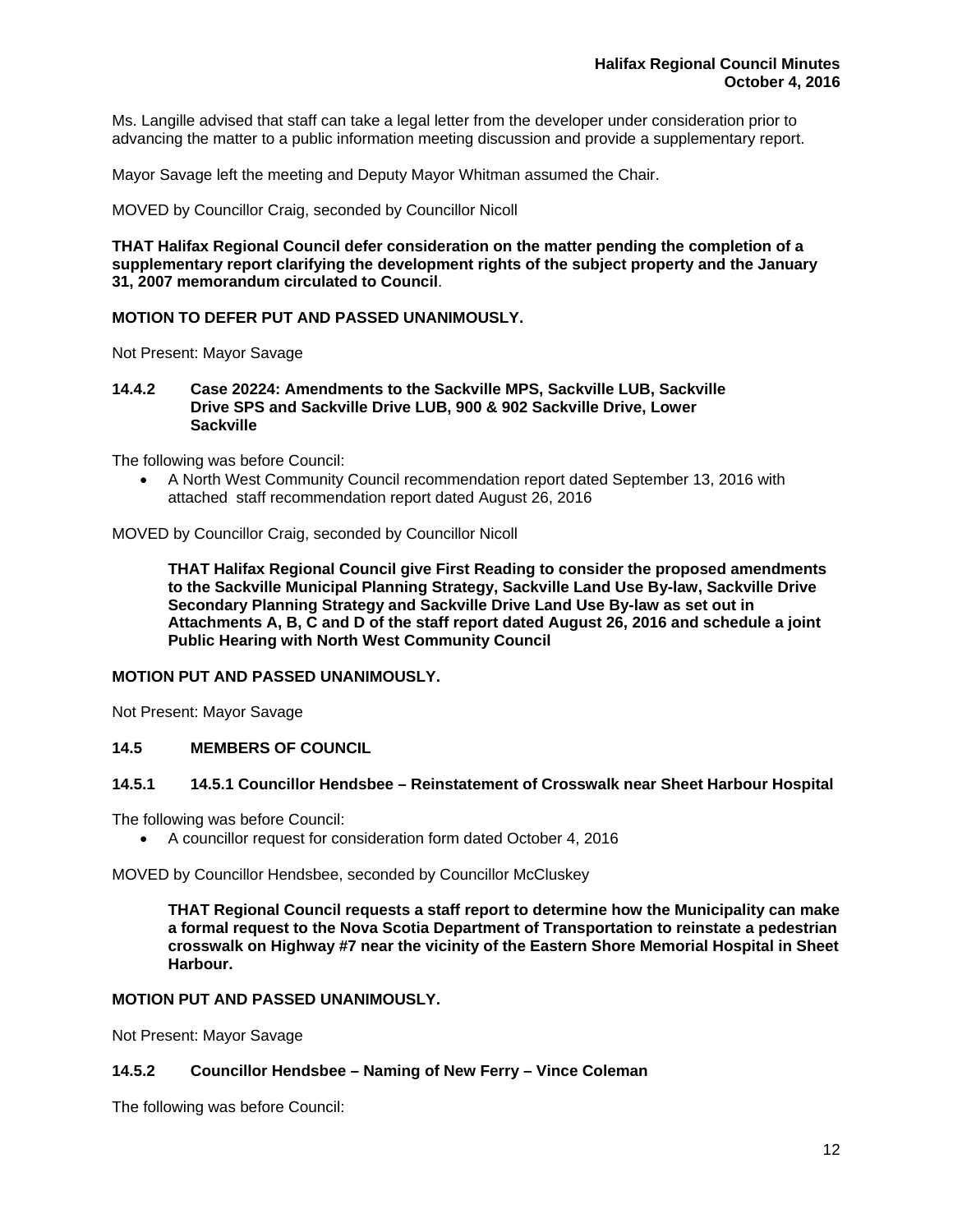A Councillor request for consideration form dated October 4, 2016

Mayor Savage joined the meeting.

MOVED by Councillor Hendsbee, seconded by Councillor Watts

**THAT Halifax Regional Council That Regional Council requests a staff report to explore departing from the current practice of soliciting public input for naming one of the ferries to simply dedicating one of the new harbor ferries to be named after Vince Coleman – a hero from the Halifax Harbour Explosion in 1917.** 

## **MOTION PUT AND DEFEATED.** (3 in favour, 14 against)

In Favour: Councillors Hendsbee; Mosher; Adams

Against: Mayor Savage; Deputy Mayor Whitman; Councillors Dalrymple; Karsten; Nicoll; McCluskey; Mancini; Mason; Watts; Walker; Rankin; Johns; Craig; Outhit

## **14.5.3 Councillor Mosher – Large Vehicle Parking in Residential Neighbourhoods**

The following was before Council:

A request for consideration Form dated October 4, 2016

MOVED by Councillor Mosher, seconded by Councillor Mason

**THAT Halifax Regional Council Request a staff report to analyze possible parking restrictions in residential neighbourhoods for large vehicles which match at least one of the following criteria:** 

- **Taller than 2.2 m (7 feet 3 inches)**
- **Longer than 6.4 m (21 feet)**
- **Heavier than 3,000 kg**
- **Not primarily designed to move people**
- **Seats 10 or more passengers**

## **MOTION PUT AND PASSED UNANIMOUSLY.**

## **14.5.4 Mayor Savage – Support for WE Day Atlantic Canada 2016**

The following was before Council:

A request for Consideration form dated October 4, 2016

MOVED by Mayor Savage, seconded by Councillor Mason

**THAT Halifax Regional Council direct staff to prepare a report to the Audit and Finance Standing Committee in order to consider increased funding for WE Day Atlantic Canada 2016, and make a recommendation to Regional Council.** 

## **MOTION PUT AND PASSED UNANIMOUSLY.**

Not present: Councillor Rankin

- **15. MOTIONS NONE**
- **16. IN CAMERA (IN PRIVATE)**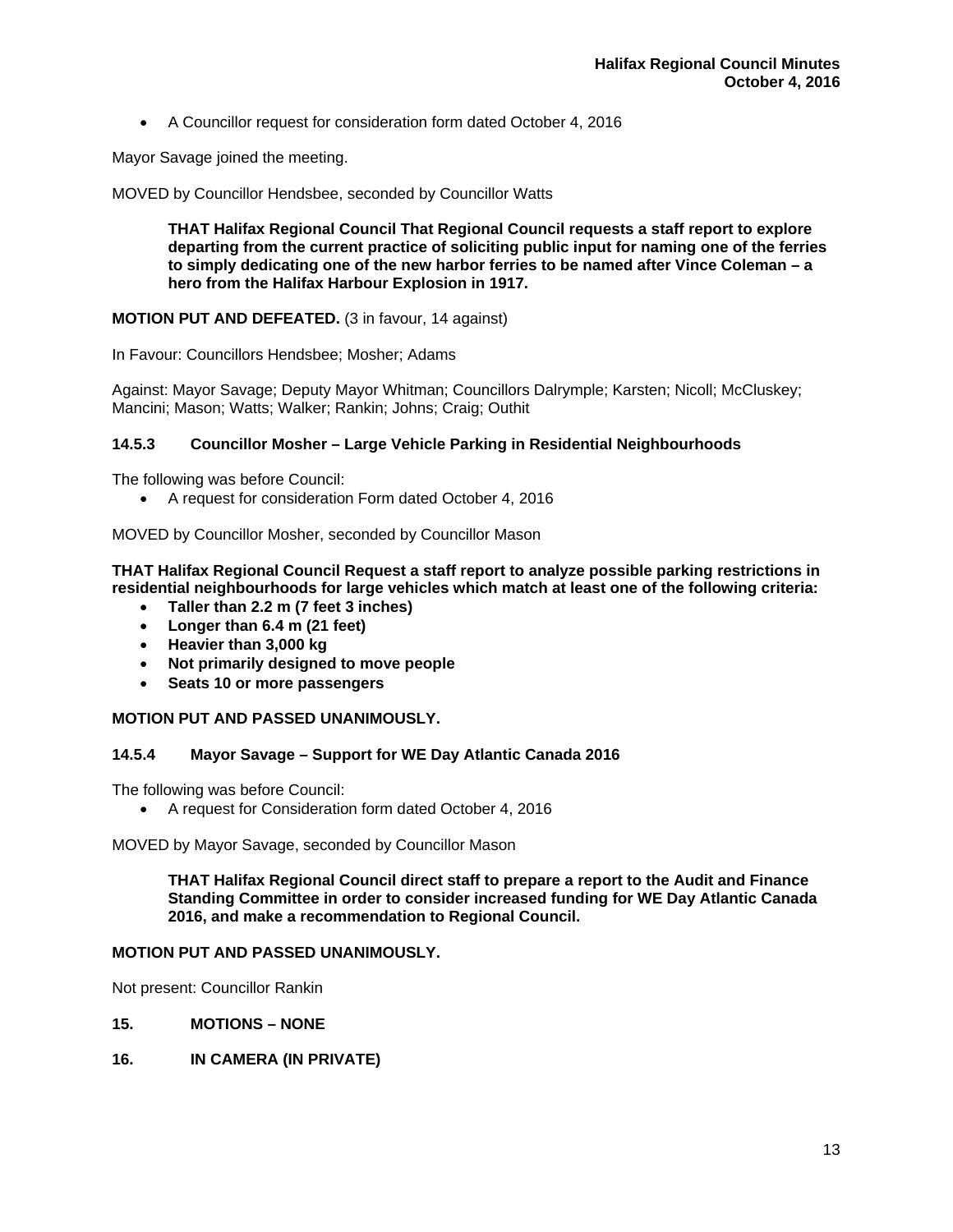# **16.1 Property Matter**

## **16.1.1 Property Disposal, Dartmouth Nova Scotia – Private and Confidential Report**

This matter was dealt with later in the meeting, see page 17.

## **16.1.2 Property Matter - Councillor Johns – Land Acquisition – Middle Sackville**

This matter was dealt with later in the meeting, see page 17.

#### **16.2 Personnel Matter**

## **16.2.1 Councillor & Citizen Appointments to Western Common Advisory Committee – Private and Confidential Report**

This matter was dealt with later in the meeting, see page 18.

#### **17. ADDED ITEMS**

## **17.1 Councillor Mason – Storm Water Tax on Parking and Storage Spaces**

The following was before Council:

A request for consideration form dated October 4, 2016

MOVED by Councillor Mason, seconded by Councillor McCluskey

**That Halifax Regional Council request a staff report regarding operational and financial implications of removing the storm water tax from properties that are essentially ancillary to a dwelling, such as parking and storage spaces with separate deed and title to a condominium.** 

Further discussion among the members of Council ensued with the following amendments to the main motion being proposed:

- **the possibility of reimbursement of the \$42**
- **circumstances where the Condominium Corporation was billed originally (\$42) and now individual condo owners are billed**
- **mobile home parks**
- **owners having lots which they are unable to develop and are paying (\$42)**
- **residents previously exempt of the right of way fee before it was moved to the tax bill and**
- **the report provide options to the storm water tax**

As per the Municipal Solicitor, the amendments were considered as friendly. The motion before Council now reads:

MOVED by Councillor Mason, seconded by Councillor McCluskey

#### **That Halifax Regional Council:**

- **1. Request a staff report regarding operational and financial implications of removing the storm water tax from properties that are essentially ancillary to a dwelling, such as parking and storage spaces with separate deed and title to a condominium.**
- **2. And that the staff report also consider:** 
	- **the possibility of reimbursement of the \$42**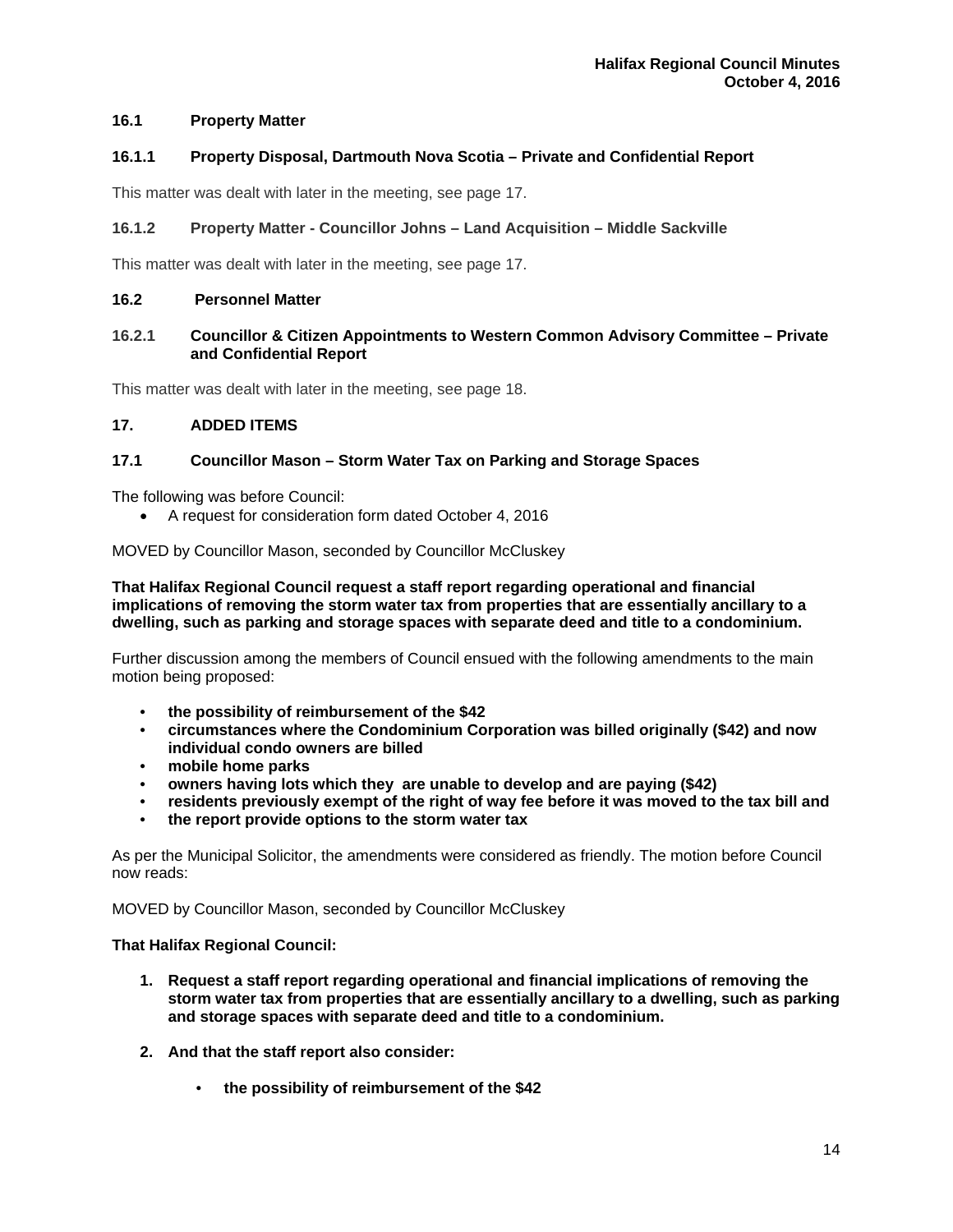- **circumstances where the Condominium Corporation was billed originally (\$42) and now individual condo owners are billed**
- **mobile home parks**
- **owners having lots which they are unable to develop and are paying (\$42)**
- **residents previously exempt of the right of way fee before it was moved to the tax bill**
- **3. And further the report provide options to the storm water tax**

## **MOTION PUT AND PASSED UNANIMOUSLY.**

Council recessed at 5:15 p.m. Council reconvened at 6:00 p.m.

Item 11.1 Public Hearing for Plan Dutch Village Road was addressed at this time.

## **11. PUBLIC HEARINGS**

## **11.1 Plan Dutch Village Road (Supplementary Report)**

The following was before Council:

- A supplementary staff report dated August 17, 2016
- An extract of the Regional Council draft minutes of September 6, 2016
- Correspondence submitted from Darlene Duggan and Tony Maskine
- A copy of the staff presentation

Ms. Jennifer Chapman, Planner reviewed the proposed amendments to the Halifax Municipal Planning Strategy, the Halifax Peninsula Land Use By-law and Halifax Mainland Use By-law relative to Plan Dutch Village Road.

Mayor Savage reviewed the rules of procedure for public hearings and opened the public hearing for anyone wishing to speak on the matter.

**Mr. John Tweel, Halifax** asked what properties were included in the R-2P zoning and whether consideration was given to zoning all the properties R-2AM.

The Mayor called three times for any other members of the public wishing to speak on the matter. There being none, it was MOVED by Councillor McCluskey, seconded by Councillor Watts

## **THAT the public hearing be closed.**

## **MOTION PUT AND PASSED.**

MOVED by Councillor Walker, seconded by Councillor Mason

**THAT Halifax Regional Council adopt the proposed amendments to the Halifax Municipal Planning Strategy, the Halifax Peninsula Land Use By-law and Halifax Mainland Land Use By-law as contained in Attachments A, B and C of the supplementary staff report dated August 17, 2016.** 

Staff responded to questions respecting zoning and the design principles of the townhouses. Staff advised that the zoning is in keeping with the same rights for properties identified under the current Halifax Peninsula Land Use By-law.

# **MOTION PUT AND PASSED UNANIMOUSLY.**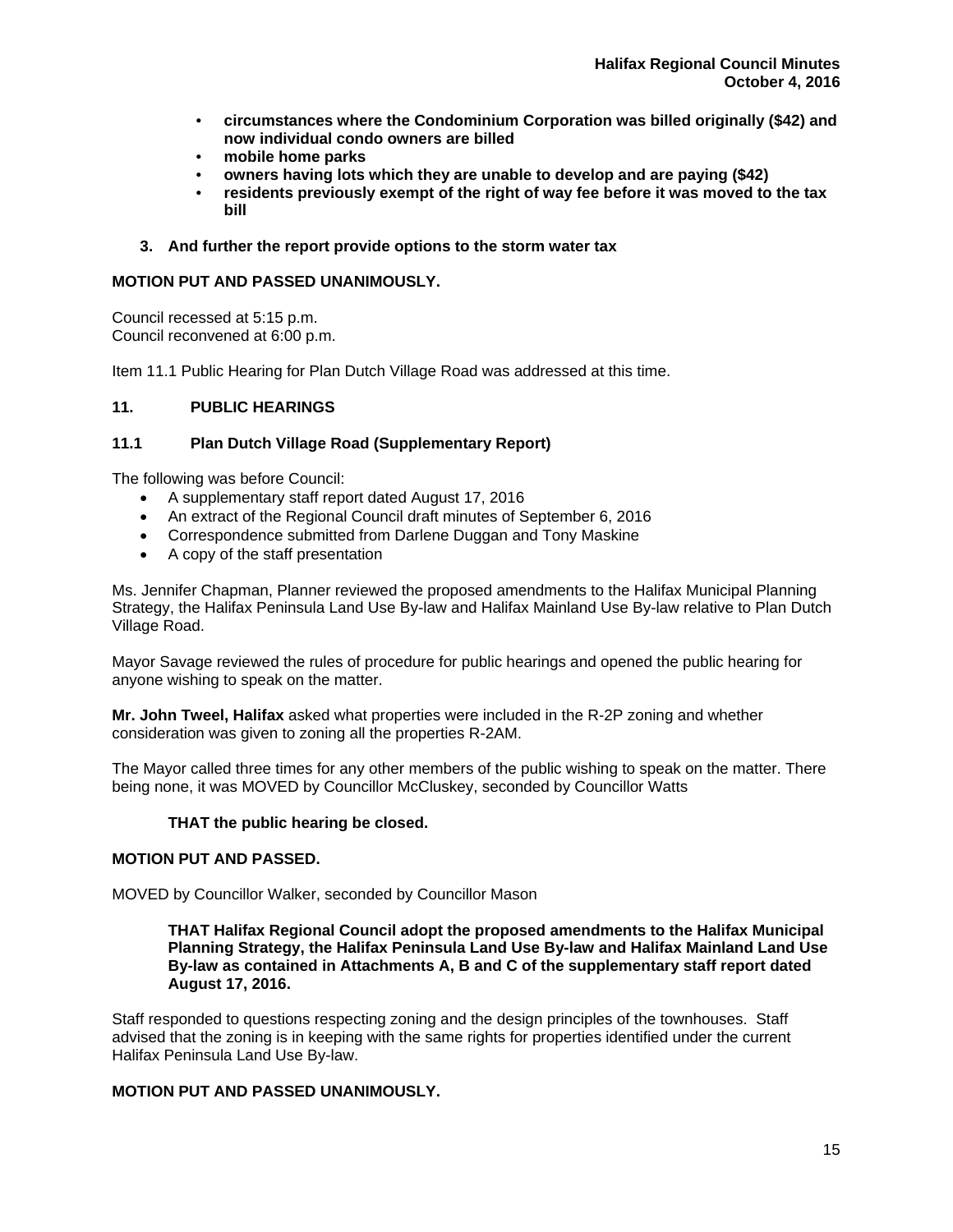## **17.2 Councillor Johns - History of the Extension of Water Services to Monarch and Rivendale Subdivisions**

The following was before Council:

A Request for Consideration Form dated October 4, 2016

MOVED by Councillor Johns, seconded by Councillor Adams

**THAT Halifax Regional Council request a staff report to outline the history of the extension of water/sewer/stormwater to Monarch and Rivendale Subdivisions including:** 

- **all sources of funding that were involved in completing this project.**
- **any water/sewer/stormwater that was done throughout the municipality that did not receive external funding (federal, provincial or other sources) and were funded 100% by residents.**
- **water/sewer/stormwater projects funded solely by the municipality or cost shared between the municipality and residents.**

## **MOTION PUT AND PASSED UNANIMOUSLY.**

## **17.3 Councillor Dalrymple – Request for Additional Council Meeting – October**

Councillor Dalrymple requested that a special meeting of Halifax Regional Council be held before the end of October 2016, to initiate the process for two matters of business along the Fall River Road respecting water and senior housing.

MOVED by Councillor Dalrymple, seconded by Councillor Hendsbee

## **THAT Halifax Regional Council set a date for a special meeting of Halifax Regional Council to consider two matters of business.**

Members spoke in support and against holding a meeting after the election and before the swearing in of the new Council. During the discussion, Mr. Jacques Dubé, Chief Administrative Officer advised that the reports would not be ready this month and that additional discussion needed to be held with stakeholders and federal partners. Additionally, how these projects would fit within the capital budget must be considered before they could proceed. In response to this information, Councillor Dalrymple **withdrew the motion.**

# **18. NOTICES OF MOTION**

## **18.1 Councillor Outhit**

"TAKE NOTICE that, at the next meeting of Halifax Regional Council to be held on November 8, 2016, I propose to move amendments to Administrative Order 39, Respecting Taxi and Limousine Regulation, the purpose of which is to amend Schedule 5 to allow for a broad range of vehicles as either a taxi or limousine by removing any reference to either a mechanical or electric powerhouse."

## **18.2 Councillor Outhit**

"TAKE NOTICE that, at the next meeting of Halifax Regional Council to be held on November 8, 2016, I propose to introduce Administrative Order 2016-006-ADM, Respecting the Notification of the Removal of Marked Crosswalks, the purpose of which is to provide notice to the public when crosswalk will be permanently removed as part of a roadway resurfacing."

# **18.3 Councillor Outhit**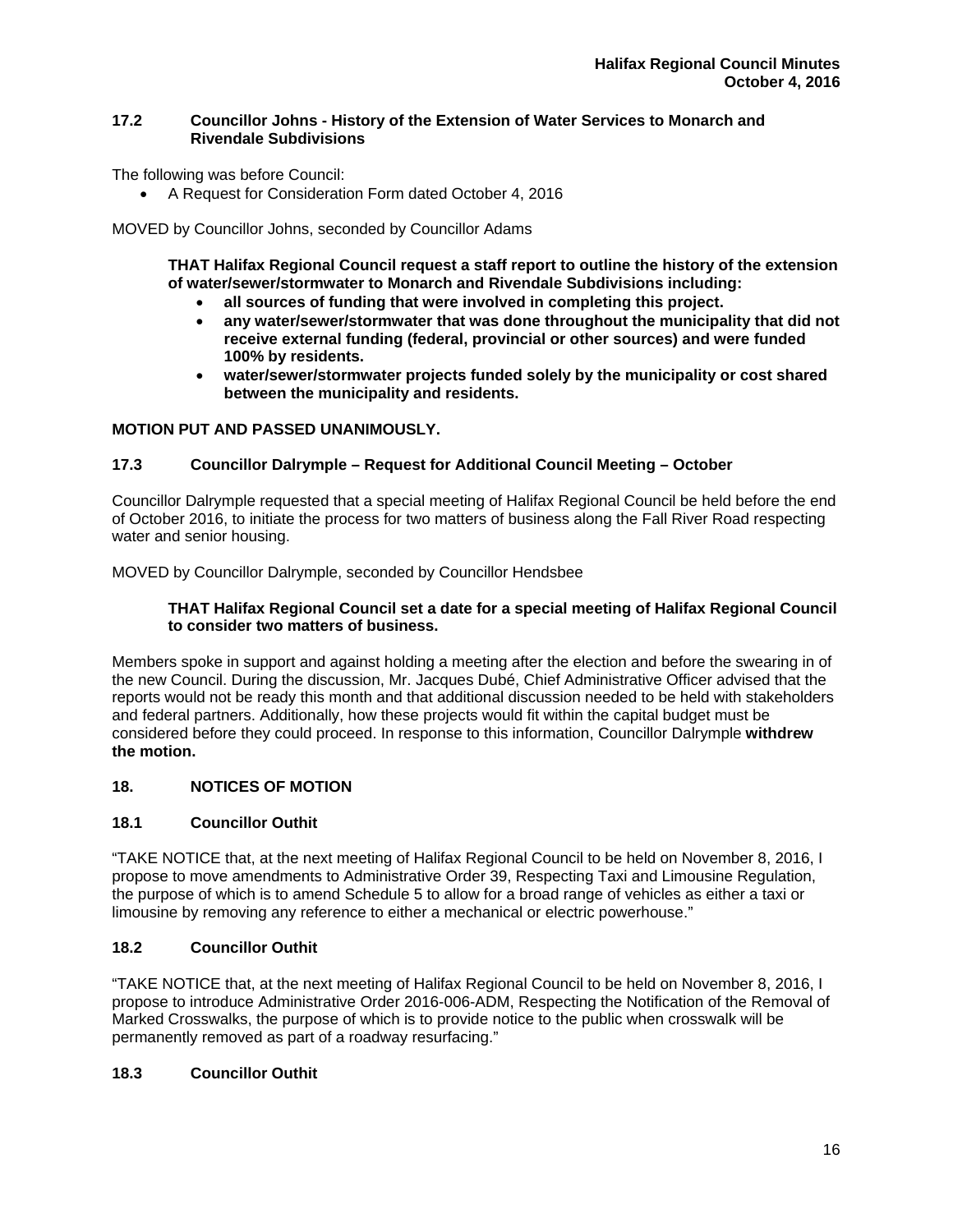"TAKE NOTICE that, at the next meeting of Halifax Regional Council to be held on November 8, 2016, I propose to introduce Administrative Order 2016-002-OP, Respecting the Implementation of Local Street Bikeways, which include:

- a) Public Notification and community engagement;
- b) Route analysis and design of features;
- c) The decision making framework; and
- d) A process to monitor existing Local Street Bikeways."

## **18.4 Councillor Nicoll**

"TAKE NOTICE that, at the next meeting of Halifax Regional Council to be held on November 8, 2016, I propose to move amendments to Administrative Order 2014-007-ADM, Respecting Grants to Professional Arts Organizations, the purpose of which is to establish Peer Jury review processes for the Interim Grants to Professional Arts Organization Program."

Item 16 - In Camera was addressed at this time.

## **16. IN CAMERA (IN PRIVATE)**

## **16.1 Property Matter**

## **16.1.1 Property Disposal, Dartmouth Nova Scotia – Private and Confidential Report**

This matter was addressed in public.

MOVED by Councillor McCluskey, seconded by Councillor Karsten

## **THAT Halifax Regional Council:**

- **1. Authorize the Mayor and Municipal Clerk to enter into an Agreement of Purchase and Sale with the Purchaser outlined in bold Table 1 for the property, as per the terms and conditions outlined in the private and confidential report dated September 12, 2016; and**
- **2. It is further recommended that the private and confidential report dated September 12, 2016 not be released to the public until the transaction has closed.**

## **MOTION PUT AND PASSED UNANIMOUSLY.**

Not present: Councillor Mosher

#### **16.1.2 Property Matter - Councillor Johns – Land Acquisition – Middle Sackville**

This matter was addressed in public.

MOVED by Councillor Johns, seconded by Deputy Mayor Whitman

## **THAT Halifax Regional Council request a staff report as outlined in the private and confidential Request for Council's Consideration Form.**

# **MOTION PUT AND PASSED UNANIMOUSLY.**

Not present: Councillor Mosher

## **16.2 Personnel Matter**